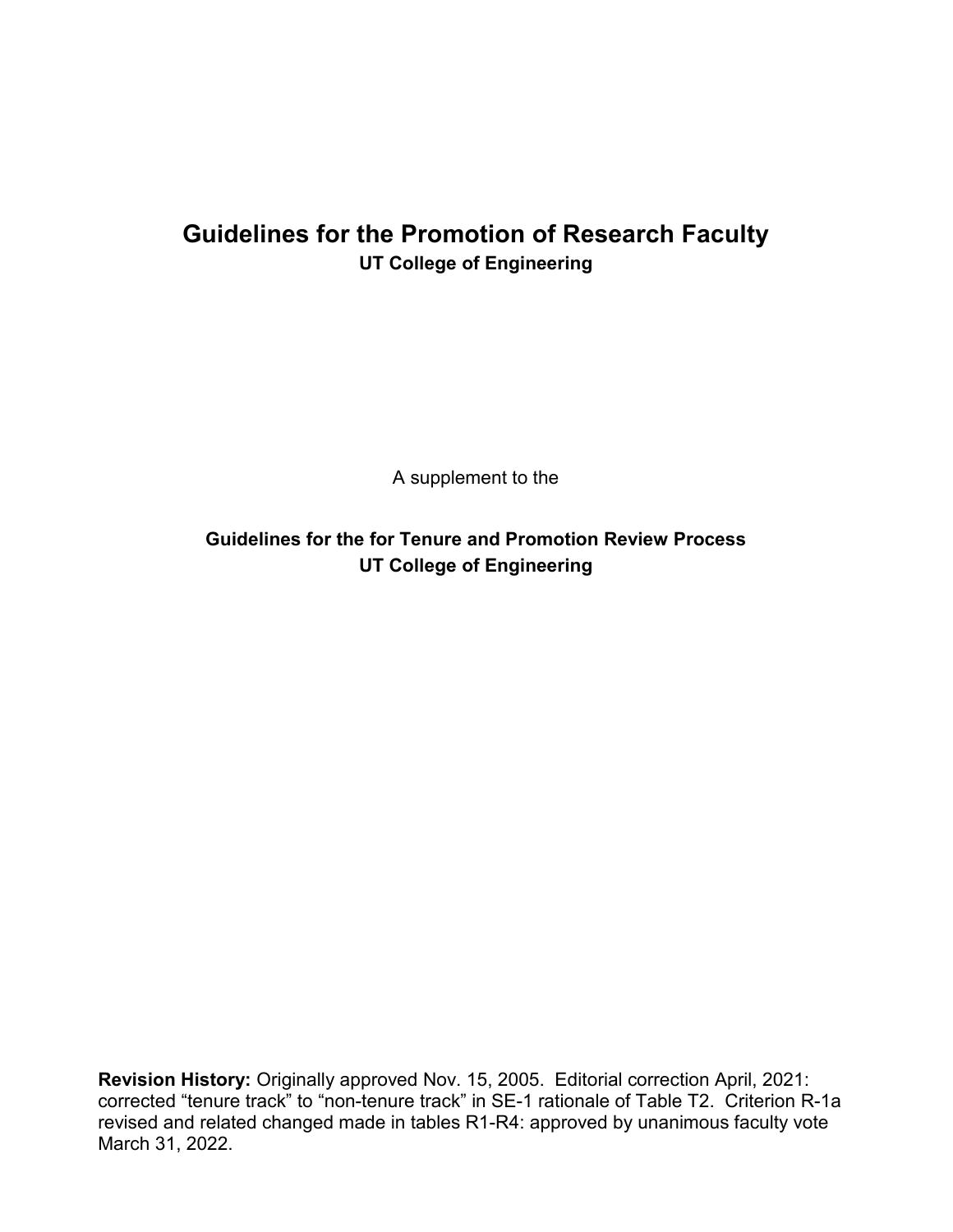## **I. Introduction**

#### *A. Purpose of document*

- 1. To provide guidance about expected accomplishments for promotion of research faculty.
- 2. To provide guidance to the candidate during preparation of the Dossier.
- 3. To provide guidance to the departmental and College Tenure/Promotion Committees during the review process.

#### *B. Guiding Principles*

1. The guiding principles stated in the Guidelines for the Tenure and Promotion Review Process also apply to promotion of research faculty.

#### **II.Expectations for Promotion**

#### *A. University*

**1.** Relevant guidance regarding the promotion process is provided in the Board of Trustees policies, the Faculty Handbook, and the Manual of Faculty Evaluation. The guidance in this document is subordinate to the above documents. However, the above documents do not specifically address promotion of research faculty; and the University has determined that this should be handled at the College level.

## *B. College*

- 1. The general comments provided in the College of Engineering Guidelines for the Tenure and Promotion Review Process also apply to promotion of research faculty. However, many of the specific criteria noted for tenuretrack faculty are not relevant to research faculty. Thus, the tables provided in that document have been modified herein to reflect only items relevant for research faculty
- 2. Each Department will develop research faculty promotion guidelines that are consistent with the Guidelines for Tenure and Promotion Review Process. The major difference from the tenure and promotion guidelines is that research faculty will be evaluated only on research-related activities. Relevant evaluation criteria will include:
	- a) Research criteria
	- b) Scholarship criteria
	- c) Service criteria (especially those that are research related)
	- d) Awards, teaching, other criteria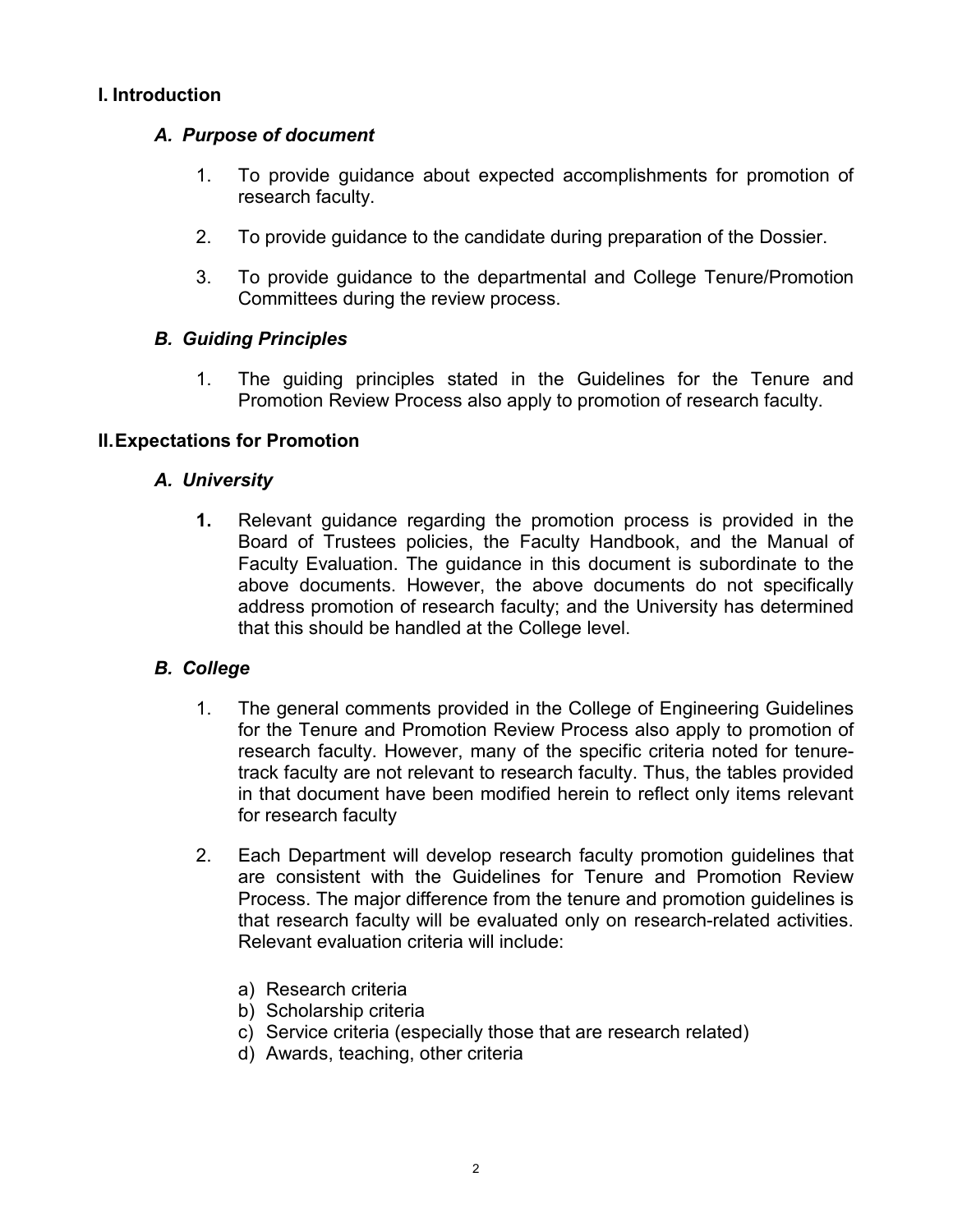## **III. College of Engineering Supplement to the Dossier**

#### *A. Preparation of Dossier*

- 1. The Dossier is to be prepared in accordance with the Board of Trustees policies governing tenure and promotion, and the requirements in the Faculty Handbook and the Manual for Faculty Evaluation. Care should be taken by the candidate, the department Tenure and Promotion Committee, and Department Head to assure adherence to these procedures.
- 2. In the event of conflicts, the above documents apply.
- 3. This document outlines additional items to be included in the College of Engineering Supplement to the Dossier. This supplement should be included as an appendix to the dossier.

#### *B. Contents of the College of Engineering Supplement to the Dossier*

- 1. The College Summary Form.
- 2. Checklist of Contents of the College of Engineering Supplement to the Dossier (Table R4). All information in the supplement must be included in the order given in Table R4.
- 3. Documentation addressing all "Essential" criteria (Table R1) that are not required to be included elsewhere in the Dossier.
- 4. Documentation addressing "Desirable" and "Beneficial" Criteria (Table R1) may be included.
- 5. The candidate's three most significant publications/contributions should be identified.
	- a) A copy of these contributions should be included in the College Supplement to the Dossier.
	- b) These contributions are to be part of the package forwarded to external referees.

*Original document approved by faculty vote, 15 November 2005.*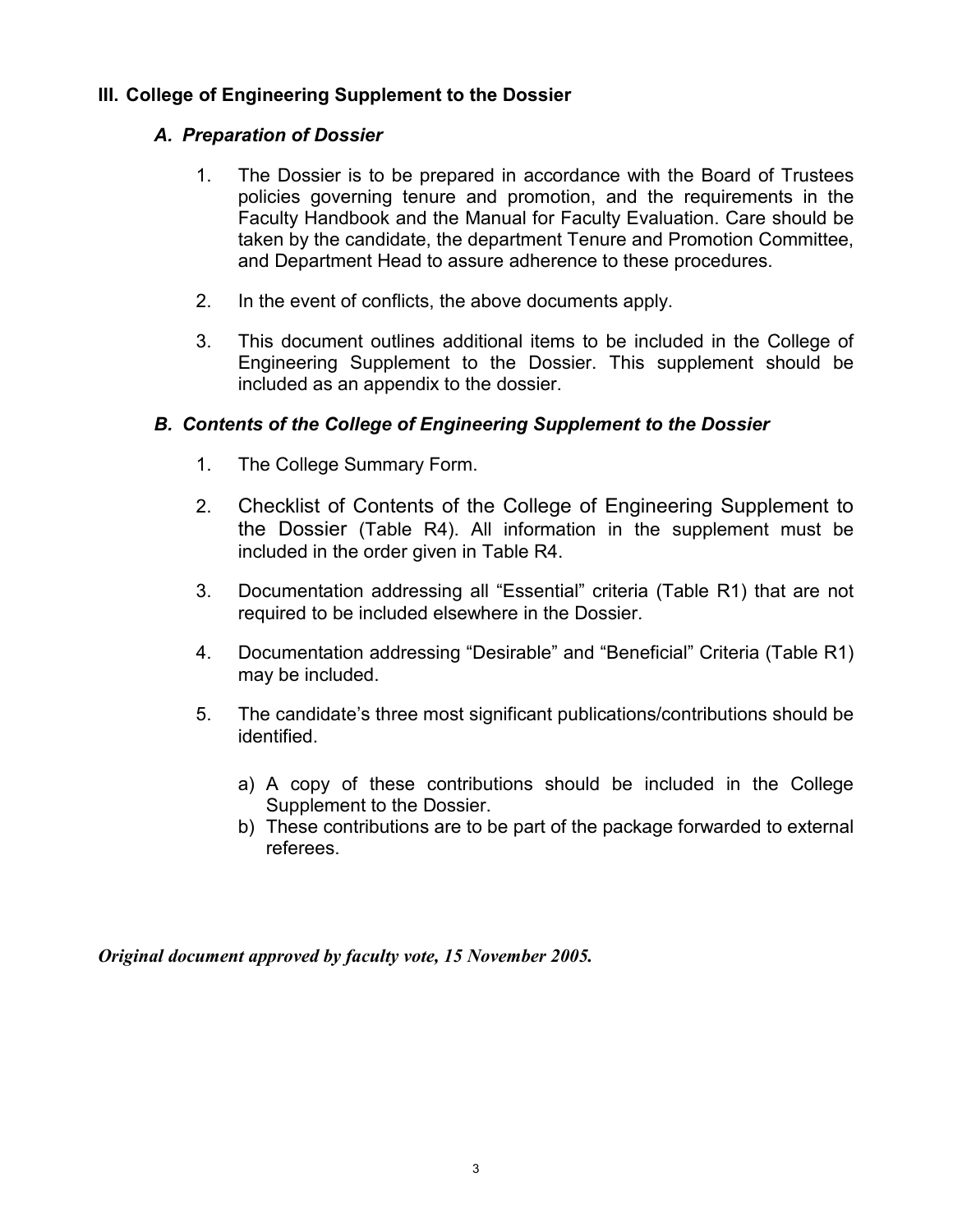#### **Table R1. Evaluation Criteria and their Relative Importance**

|                |                                                                                                                                                                                                            | Level I<br>Evaluation* | Level II<br>Evaluation* |  |  |  |
|----------------|------------------------------------------------------------------------------------------------------------------------------------------------------------------------------------------------------------|------------------------|-------------------------|--|--|--|
|                | <b>Teaching</b>                                                                                                                                                                                            |                        |                         |  |  |  |
| $T - x$        | Teaching-related activities.                                                                                                                                                                               | B                      | B                       |  |  |  |
|                | <b>Research</b>                                                                                                                                                                                            |                        |                         |  |  |  |
| $R-1a$         | Financial support and/or mentorship of graduate students.                                                                                                                                                  | Е                      | Е                       |  |  |  |
| $R-1b$         | Percent of salary recovery for last five years, by year.                                                                                                                                                   | E                      | E                       |  |  |  |
| $R-2a$         | Evidence of growing and vibrant externally funded research program.                                                                                                                                        | E                      | N/A                     |  |  |  |
| $R-2b$         | Evidence of established and vibrant externally funded research<br>program.                                                                                                                                 | N/A                    | Е                       |  |  |  |
| $R-3$          | Facilitation of interdisciplinary groups/teams.                                                                                                                                                            | B                      | D                       |  |  |  |
| $R-4$          | Management of multiple contracts/grants.                                                                                                                                                                   | B                      | D                       |  |  |  |
|                | <b>Scholarship</b>                                                                                                                                                                                         |                        |                         |  |  |  |
| $Sc-1$         | Archival journal publications.                                                                                                                                                                             | Е                      | Е                       |  |  |  |
| $Sc-2$         | Oral or Poster Presentations at Conferences.                                                                                                                                                               | E                      | Ē                       |  |  |  |
| $Sc-3$         | Citations.                                                                                                                                                                                                 | E                      | Ē                       |  |  |  |
| $Sc-4$         | Refereed conference proceedings/ publications.                                                                                                                                                             | D                      | D                       |  |  |  |
| $Sc-5$         | Invited presentations.                                                                                                                                                                                     | B                      | B                       |  |  |  |
| $Sc-6$         | Other scholarly work (textbooks, monographs, patents, software, etc.)                                                                                                                                      | B                      | B                       |  |  |  |
| <b>Service</b> |                                                                                                                                                                                                            |                        |                         |  |  |  |
| $Se-1$         | Peer review of papers or proposals.                                                                                                                                                                        | Е                      | Е                       |  |  |  |
| $Se-2$         | University Citizenship (internal service to department, college,<br>university).                                                                                                                           | B                      | B                       |  |  |  |
| $Se-3$         | Professional activities leading to national exposure, such as service<br>as officer, organization of meetings/symposia/conferences, or<br>participation on national/international boards or review panels. | B                      | D                       |  |  |  |
| <b>Awards</b>  |                                                                                                                                                                                                            |                        |                         |  |  |  |
| $A-1$          | Research/Scholarship Awards.                                                                                                                                                                               | B                      | B                       |  |  |  |

E =Essential (must be reported in dossier) D= Desirable B = Beneficial

\*Note: Level I Evaluation: Promotion to Associate Professor Level II Evaluation: Promotion to full Professor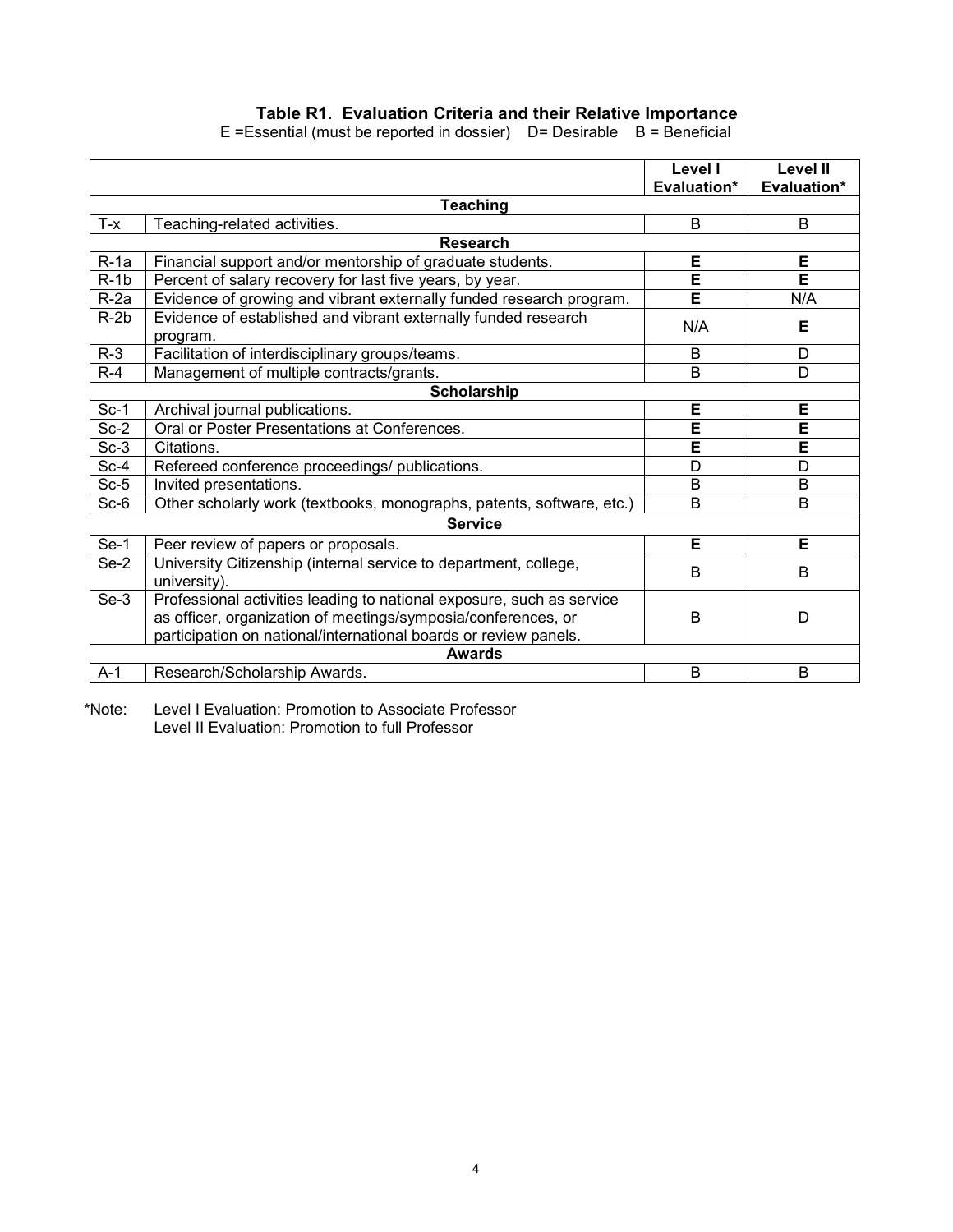#### **Table R2. Rationale and Expected Documentation for each of the Table R1 Criterion ("Essential" criteria in bold)**

| Criteria |                                                    | <b>Rationale</b>                                      |                                                                              | <b>Required Documentation</b>                                                         |  |
|----------|----------------------------------------------------|-------------------------------------------------------|------------------------------------------------------------------------------|---------------------------------------------------------------------------------------|--|
|          | <b>Research</b>                                    |                                                       |                                                                              |                                                                                       |  |
| $R-1a$   | Financial support and/or<br>mentorship of graduate | Important mission of the<br>university and a critical | List of student names, degree programs,<br>research project/source of funds, |                                                                                       |  |
|          | students                                           | factor in sustaining an                               |                                                                              | mentorship role (committee chair, co-chair,                                           |  |
|          |                                                    | effective graduate program.                           |                                                                              | etc.), and duration of support.                                                       |  |
| $R-1b$   | <b>Percent of salary</b>                           | Research faculty members                              |                                                                              | Table showing percentage of salary                                                    |  |
|          | recovery for last five                             | are hired to conduct funded                           |                                                                              | recovery each year for the past five years.                                           |  |
|          | years, by year.                                    | research, and salary                                  |                                                                              |                                                                                       |  |
|          |                                                    | recovery is an expectation.                           |                                                                              |                                                                                       |  |
| $R-2a$   | <b>Evidence of growing and</b>                     | Commitment to                                         |                                                                              | List of proposals, with agency, topic,                                                |  |
|          | vibrant externally funded                          | development of a                                      | funding, duration, disposition, percentage                                   |                                                                                       |  |
|          | research program.                                  | successful funded research                            |                                                                              | of expenditures under faculty control (for                                            |  |
|          |                                                    | program is vital to the                               |                                                                              | multiple investigator contracts, some                                                 |  |
|          |                                                    | research mission of the                               | measure that reflects the actual                                             |                                                                                       |  |
|          |                                                    | university.                                           | contribution (not just research                                              |                                                                                       |  |
|          |                                                    |                                                       | expenditures).                                                               |                                                                                       |  |
| $R-2b$   | <b>Evidence of established</b>                     | Established and sustained                             | Same as above R-2a.                                                          |                                                                                       |  |
|          | and vibrant externally                             | research program is vital to                          |                                                                              |                                                                                       |  |
|          | funded research program.                           | the research mission.                                 |                                                                              |                                                                                       |  |
| $R-3$    | <b>Facilitation of</b>                             | There is a strong trend for                           |                                                                              | List of participation in team initiatives,                                            |  |
|          | interdisciplinary                                  | financial support of                                  |                                                                              | including team members, organizations                                                 |  |
|          | groups/teams.                                      | Interdisciplinary research.                           |                                                                              | and documentation of benefits or results.                                             |  |
| $R-4$    | Management of multiple                             | Organizational and                                    | List.                                                                        |                                                                                       |  |
|          | contracts/grants.                                  | leadership skills, and<br>breadth of research are     |                                                                              |                                                                                       |  |
|          |                                                    | desirable.                                            |                                                                              |                                                                                       |  |
|          |                                                    | Scholarship                                           |                                                                              |                                                                                       |  |
| $Sc-1$   | <b>Archival journal</b>                            | Peer validation of research                           |                                                                              | List in full citation format including all                                            |  |
|          | publications.                                      | quality and significance is                           |                                                                              | authors, dates, the title, and journal                                                |  |
|          |                                                    | important, and archival                               |                                                                              | information.                                                                          |  |
|          |                                                    | publications are the ultimate                         |                                                                              |                                                                                       |  |
|          |                                                    | vehicle for dissemination of                          |                                                                              |                                                                                       |  |
|          |                                                    | scholarly work.                                       |                                                                              |                                                                                       |  |
| $Sc-2$   | <b>Oral or Poster</b>                              | Visibility in the national and                        |                                                                              | List dates, title, and conference                                                     |  |
|          | <b>Presentations at</b>                            | international scientific and                          | information, and if a proceeding paper                                       |                                                                                       |  |
|          | Conferences.                                       | engineering community is                              |                                                                              | was published, provide citation as                                                    |  |
|          |                                                    | important.                                            |                                                                              | appropriate.                                                                          |  |
| $Sc-3$   | <b>Citations.</b>                                  | Citations are a measure of the                        |                                                                              | Total number of citations and number                                                  |  |
|          |                                                    | impact of scholarship and                             |                                                                              | of papers cited, (from ISI Web of                                                     |  |
|          |                                                    | visibility.                                           |                                                                              | Science), and a list of the top five cited<br>papers with the number of citations for |  |
|          |                                                    |                                                       |                                                                              | each.                                                                                 |  |
| $Sc-4$   | Refereed conference                                | Peer validation of near-term                          |                                                                              | Same as Sc-1.                                                                         |  |
|          | proceedings/ publications.                         | research, and national and                            |                                                                              |                                                                                       |  |
|          |                                                    | international visibility is                           |                                                                              |                                                                                       |  |
|          |                                                    | desirable.                                            |                                                                              |                                                                                       |  |
| $Sc-5$   | Invited presentations.                             | This is an indication of                              |                                                                              | List title, date, venue, organization.                                                |  |
|          |                                                    | recognition in the scientific and                     |                                                                              |                                                                                       |  |
|          |                                                    | engineering community.                                |                                                                              |                                                                                       |  |
| $Sc-6$   | Other scholarly work                               | There are important scholarly                         |                                                                              | Identify with a brief summary of                                                      |  |
|          | (textbooks, monographs,                            | contributions made in areas                           |                                                                              | importance with the candidate's                                                       |  |
|          | patents, software, etc.)                           | other than those distinguished                        |                                                                              | contribution explicitly indicated (except                                             |  |
|          |                                                    | above.                                                |                                                                              | for patents).                                                                         |  |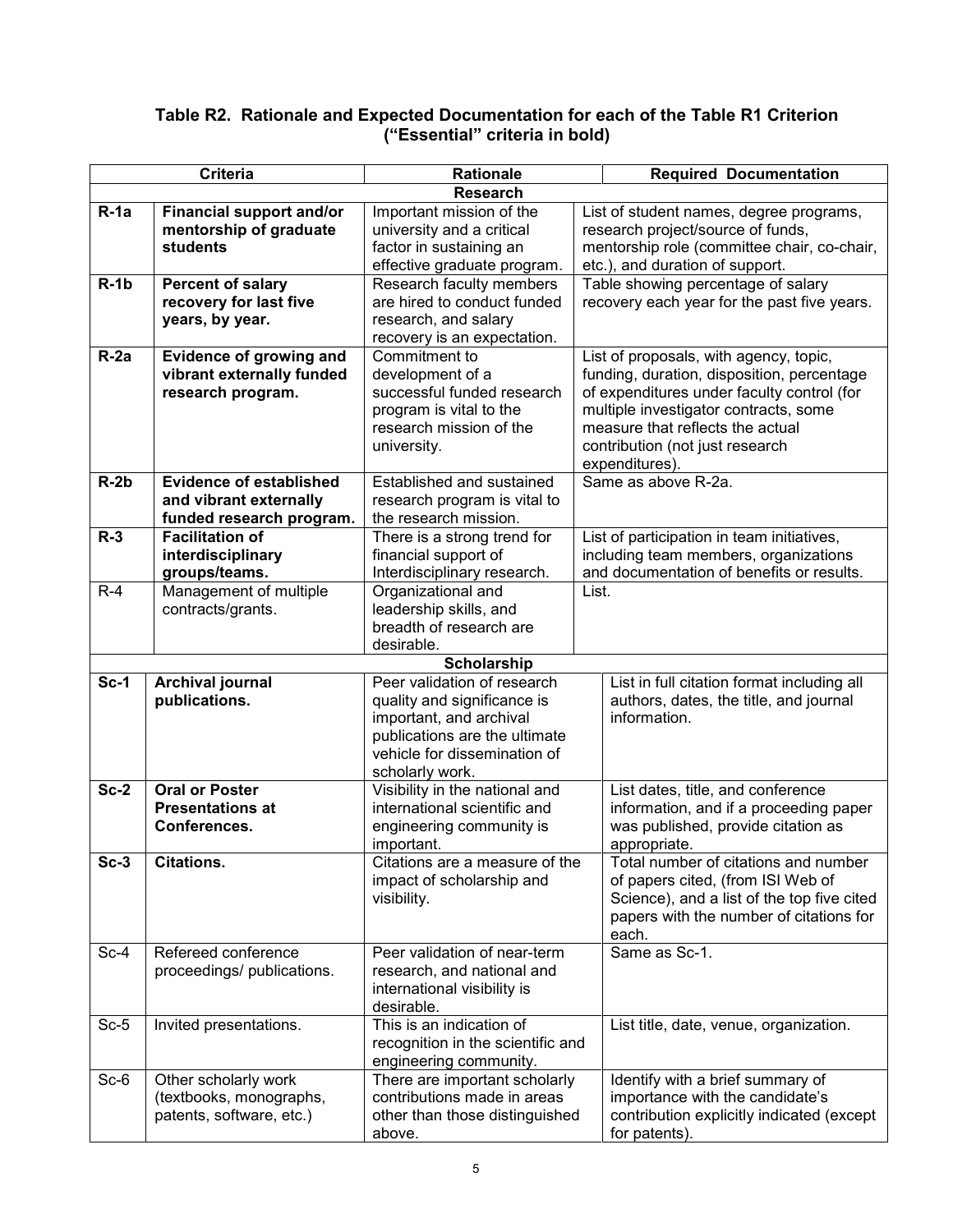| <b>Service</b> |                                                                                                                                                                                                                             |                                                                                                                                                   |                                                                                                                                                                                  |  |
|----------------|-----------------------------------------------------------------------------------------------------------------------------------------------------------------------------------------------------------------------------|---------------------------------------------------------------------------------------------------------------------------------------------------|----------------------------------------------------------------------------------------------------------------------------------------------------------------------------------|--|
| $Se-1$         | Peer review of papers or<br>proposals.                                                                                                                                                                                      | Participation in the peer review<br>process is an important<br>responsibility and fosters<br>professional growth.                                 | List of journals, conferences, funding<br>agencies.                                                                                                                              |  |
| $Se-2$         | University Citizenship<br>(internal service to<br>department, college,<br>university).                                                                                                                                      | Although university service is a<br>requirement of all faculty<br>members, this should not be a<br>high priority for non-tenure track<br>faculty. | List of university service activities,<br>including dates of service, leadership<br>roles, and if applicable, any significant<br>accomplishments resulting from the<br>activity. |  |
| $Se-3$         | Professional activities<br>leading to national exposure,<br>such as service as officer,<br>organization of<br>meetings/symposia/conferen<br>ces, or participation on<br>national/ international boards<br>or review panels. | Professional service is an<br>important responsibility and<br>fosters professional growth.                                                        | List of professional service<br>commitments, including dates of<br>service, leadership/chair roles.                                                                              |  |
| <b>Awards</b>  |                                                                                                                                                                                                                             |                                                                                                                                                   |                                                                                                                                                                                  |  |
| $A-1$          | Research/Scholarship and<br>other Awards.                                                                                                                                                                                   | Awards are a formal recognition<br>of accomplishment from peers.                                                                                  | List type of award, name, citation,<br>date, awarding organization.                                                                                                              |  |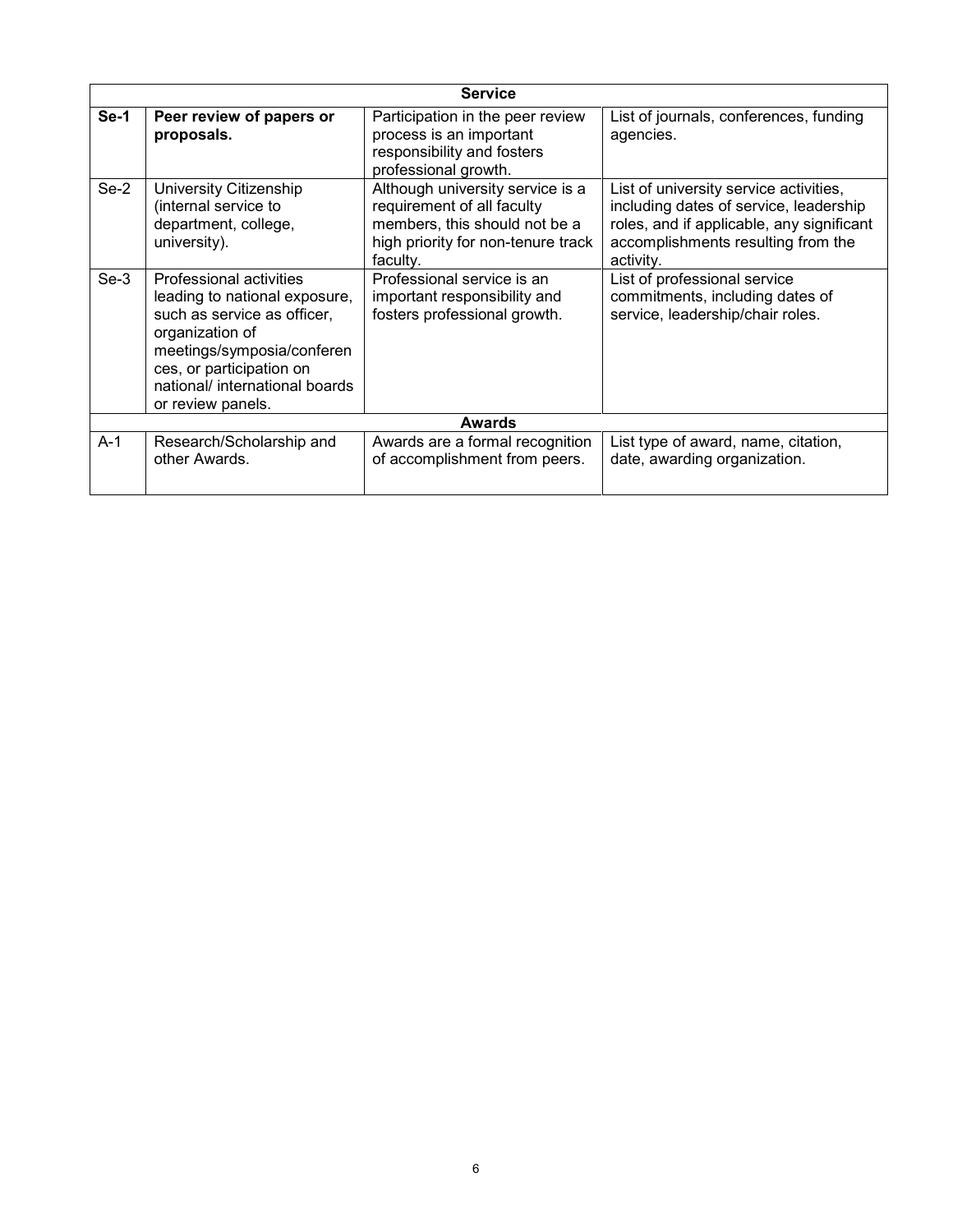## **Table R3. Typical Examples of Expectations for the "Essential" Criteria**

|                 |                                                                                          | Level I Evaluation*                                                                                                            | Level II Evaluation*                                                                                                               |  |  |  |  |
|-----------------|------------------------------------------------------------------------------------------|--------------------------------------------------------------------------------------------------------------------------------|------------------------------------------------------------------------------------------------------------------------------------|--|--|--|--|
| <b>Research</b> |                                                                                          |                                                                                                                                |                                                                                                                                    |  |  |  |  |
| $R-1a$          | Financial support and/or mentorship<br>of graduate students.                             | Support and/or mentorship of<br>graduate students as committee<br>chair or co-chair.                                           | Continual support and/or<br>mentorship of multiple<br>students (including some<br>PhD students) as committee<br>chair or co-chair. |  |  |  |  |
| $R-1b$          | Percent of salary recovery for last five<br>years, by year.                              | 100% recovery except for any<br>"buyout" for performance of<br>essential departmental services.                                | 100% recovery except for<br>any "buyout" for performance<br>of essential departmental<br>services.                                 |  |  |  |  |
| $R-2a$          | Evidence of growing and vibrant<br>externally funded research program.                   | Multiple proposals submitted as<br>PI, with some successful<br>awards.                                                         |                                                                                                                                    |  |  |  |  |
| $R-2b$          | Evidence of established and vibrant<br>externally funded research program.               |                                                                                                                                | Sustained record externally<br>funded research.                                                                                    |  |  |  |  |
|                 |                                                                                          | <b>Scholarship</b>                                                                                                             |                                                                                                                                    |  |  |  |  |
| $Sc-1$          | Archival journal publications.                                                           | Average of one per year while at<br>UT with evidence of growth to<br>multiple publications per year<br>within first six years. | Sustained record of multiple<br>publications year.                                                                                 |  |  |  |  |
| $Sc-2$          | <b>Oral or Poster Presentations at</b><br>Conferences.                                   | Average of one per year.                                                                                                       | Average of at least one per<br>year.                                                                                               |  |  |  |  |
| $Sc-3$          | <b>Citations.</b>                                                                        | Report number (expectations<br>are dependent upon discipline<br>and experience).                                               | Report number (Evidence<br>peer recognition,<br>expectations are dependent<br>upon discipline and<br>experience).                  |  |  |  |  |
|                 | <b>Service</b>                                                                           |                                                                                                                                |                                                                                                                                    |  |  |  |  |
| $Se-1$          | Peer review of papers or proposals.                                                      | Evidence of activity.                                                                                                          | Evidence of sustained<br>activity (expectations are<br>discipline dependent).                                                      |  |  |  |  |
| $Se-2$          | <b>University Citizenship.</b> (internal service<br>to department, college, university). |                                                                                                                                | Evidence of significant<br>service contributions.                                                                                  |  |  |  |  |

\*Note:

Level I Evaluation: Promotion to Associate Professor Level II Evaluation: Promotion to full Professor